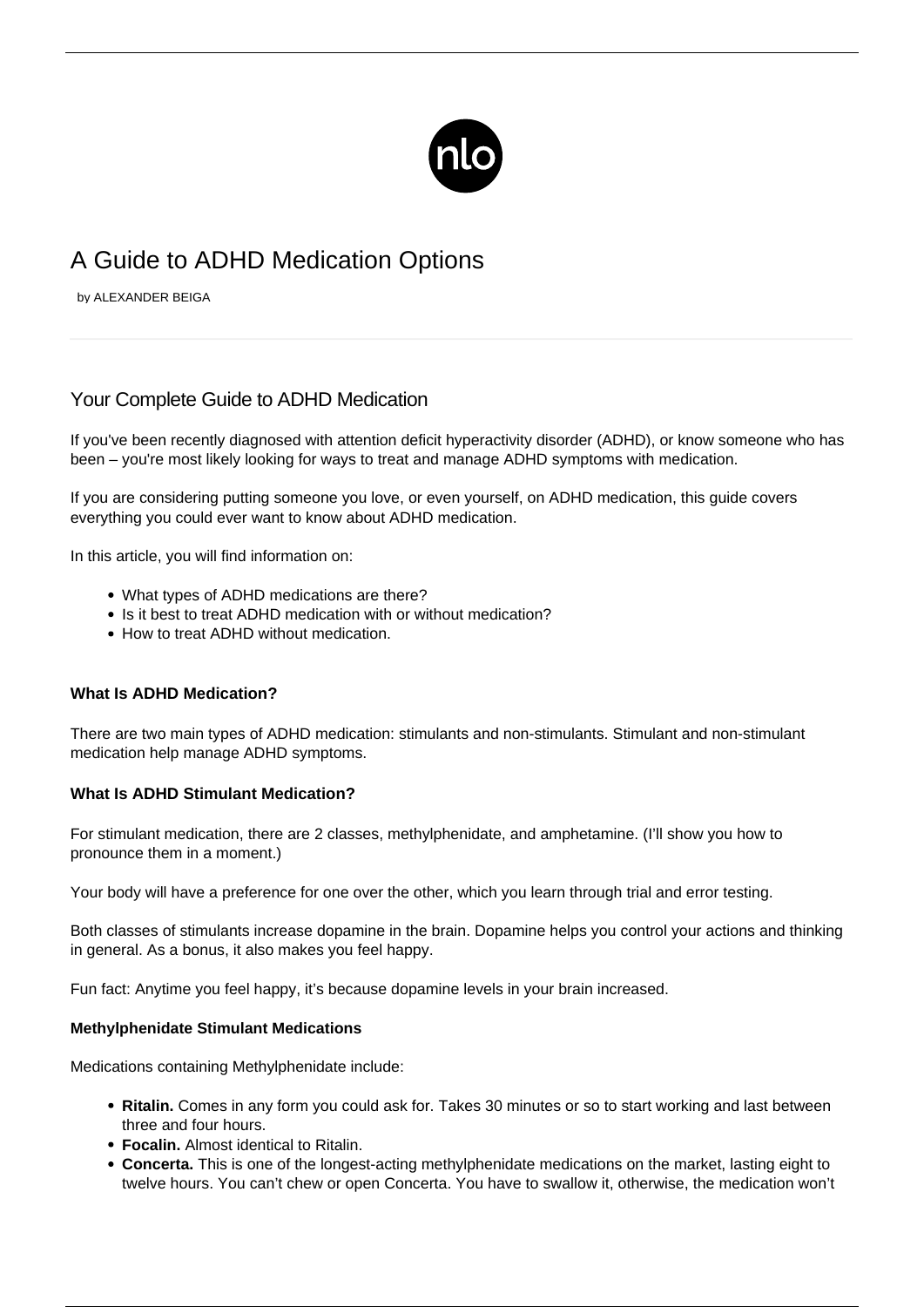work.

- **Ritalin LA and Metadate CD.** These medications come in the form of a capsule and both last six to eight hours. For kids who can't swallow pills, you can open up the capsule and sprinkle it on food (try yogurt or applesauce).
- **Aptensio XR and Focalin XR.** Both come in capsules and last eight to twelve hours. You can also break these up and mix them with food.
- **Quillivant XR.** A liquid form of methylphenidate. Perfect for people who don't like swallowing pills and tasting beads. Lasts eight to twelve hours.
- **Quillichew ER.** A chewable form of methylphenidate lasting up to eight hours.
- **Daytrana.** This type of medication is methylphenidate in a patch. You can wear for up to nine hours. It takes roughly an hour or two to start working. Lasts six to eight hours.

## **Amphetamine Stimulant Medications**

As far as ingredients go, it's the same as Methylphenidate but more addictive and popular as a street drug. Medications containing Amphetamine include:

- **Adderall.** Comes in a tablet or capsule, lasts about four hours.
- **Evenko.** Same as Adderall, except it comes in a tablet and has a different chemical makeup.
- **Dexedrine.** Identical to Adderall, except it contains a purer form of amphetamine.
- **Adderall XR.** A version of Adderall lasting 10 to 12 hours. Comes in a capsule filled with beads.
- Vyvanse. Amphetamine mixed with a chemical called Lysine. It lasts up to 14 hours and is the longest lasting stimulant I know of.
- **Dynavel XR.** A liquid form of Amphetamine lasting 10 to 12 hours.
- **Adzenys XR-ODT.** Comes in a tablet that dissolves in your mouth. It typically lasts 10 to 12 hours.

## **Side Effects of Amphetamine and Methylphenidate**

Reported common side effects of amphetamine and methylphenidate medication include:

- Insomnia
- Weight loss
- Disruption of growth (in children)
- Increased anxiety
- Higher heartbeat
- Increased blood pressure
- Nausea
- Dizziness
- Vomiting
- Nervousness
- Dry mouth

While all types of medication carry risks, the rarer side effects of these type of medications may include addiction, heart attack, stroke, psychosis (i.e., hearing voices that aren't there), and skin rashes.

## **Are There Any Long-Term Side Effects of ADHD Medication?**

The long-term side effects of stimulant medications on developing brains are unknown.

Increased anxiety is a noteworthy side effect. According to CHADD, Up to 50 percent of adults with ADHD also have an anxiety disorder, and should not take stimulant medication unless they want their anxiety to get worse.

Countless studies, such as the MTA study, have proven stimulants are the most effective way to treat ADHD. But up to 30 percent of all ADHDers don't see any improvement when taking stimulant medication.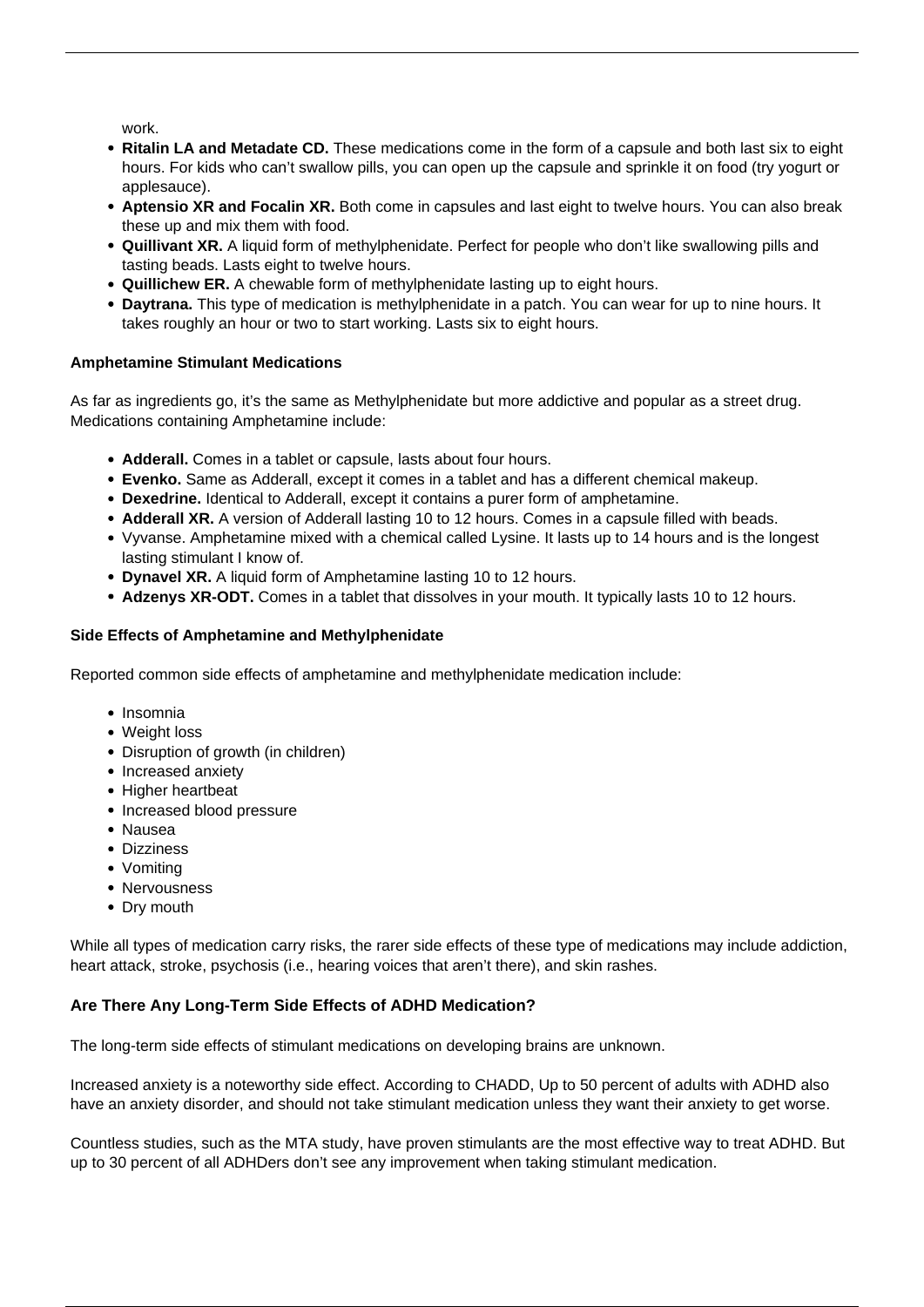When that's the case, whatever specialist you see can prescribe a non-stimulant medication.

Next page: What are non-stimulant ADHD medications?

## **What Are Non-Stimulant ADHD Medications?**

There are three types of non-stimulant ADHD medication: antidepressants, blood pressure medicine, and nonstimulants specifically made to treat ADHD.

## **Antidepressants for ADHD Treatment**

Despite their name, antidepressants can help manage ADHD symptoms. They also help manage anxiety and depression, which are coexisting conditions at least one-third of ADHDers have.

While anti-depressants are not the best way to treat ADHD, they can be your next best option if you don't respond well to stimulants.

Unlike stimulants, antidepressants have a low potential for abuse and addiction. They also don't cause weight loss or disrupt growth. Antidepressants boost the amount of brain chemicals (neurotransmitters) in your brain essential for self-control.

List of antidepressants include Amoxapine, Desipramine (Norpramin), Doxepin, Imipramine (Tofranil), Nortriptyline (Pamelor), Protriptyline (Vivactil), Trimipramine (Surmontil), Maprotiline, and Bupropion (Wellbutrin).

Depending on your situation, taking antidepressants may not be an option in the following situations:

- You have a history or a tendency toward manic behavior or manic depression (bipolar disorder).
- You have taken an inhibitor antidepressant, like phenelzine (Nardil) or tranylcypromine (Parnate), within the last 14 days.
- Bupropion (Wellbutrin) can't be taken if you have any history of seizures or epilepsy.

## **Side Effects of Antidepressants**

The most notable and reported common side effects of using antidepressants may include:

- Trouble peeing
- Blurred vision
- Drowsiness
- Low/high blood pressure
- Dry mouth
- Anxiety
- Headaches
- Weight gain/loss
- Sweating
- Tremors
- Stomach problems

A rare side effect of using antidepressants are heart defects.

## **Blood Pressure Medications Used to Treat ADHD**

Stimulants are the first thing specialists will recommend if you want to treat your ADHD with medication. However, not everyone will respond well stimulants. In that case, certain blood pressure medications can be used instead.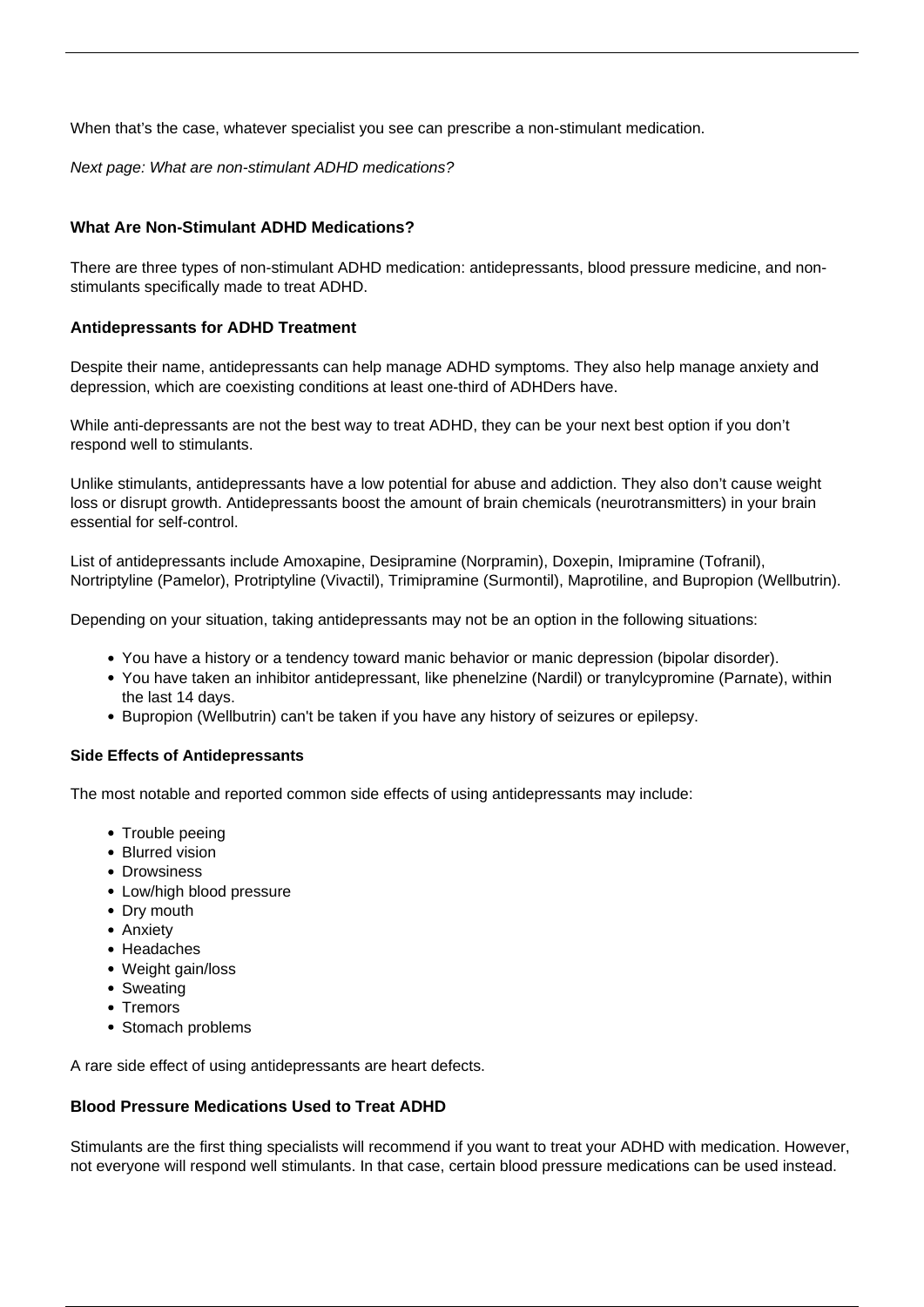ADHDers who take blood pressure medication appear calmer and have less severe ADHD symptoms. As of this writing, it is unknown how blood pressure medication causes this result.

Not all blood pressure medications can treat ADHD. And those you can use don't treat all symptoms like a stimulant would.

Blood pressure medications you can use to treat ADHD include:

- **Guanfacine (i.e., Intuniv, Tenex).** These medications are tablets and improve the following symptoms: Memory, Attention, Focus, and Impulsivity.
- **Clonidine (i.e., Catapres, Kapvay).** Kapvay comes in a tablet, while Catapres comes in as a patch. Both Improve the following symptoms: aggression, impulsivity, hyperactivity, and tics.

At the moment, Catapres is not approved for treatment of ADHD but is an acceptable alternative by many specialists.

As you can see, both medications improve different symptoms. The exception is they both help with hyperactivity.

#### **Side Effects of Blood Pressure Medication**

The most well-known common side effects of taking blood pressure medication may include:

- Nausea
- Headaches
- Dizziness
- Drowsiness
- Constipation
- Dry mouth
- Sinus congestion
- Higher heartbeat
- Blurry vision

The rarer side effects of taking blood pressure medication may include a higher heartbeat and/or low blood pressure.

There have been "some" (the exact number isn't out yet) deaths in children who took blood pressure medication with stimulants. It's "unknown" whether the deaths are from taking both medications at the same time. The risk is there though.

You should not take blood pressure medication if your family has a history of low blood pressure or heart problems.

Next page: Strattera, a non-stimulant ADHD medication option. And is there a difference between adult and children ADHD medications?

#### **Strattera: The Only Non-Stimulant Made Specifically to Treat ADHD**

Strattera is the only non-stimulant medication made only for treating ADHD. It's also the first non-stimulant approved by the FDA for treatment of ADHD in children and adults.

It works differently than stimulant medications. Stimulants slow the absorption or increase the amount of dopamine in the brain.

Strattera instead blocks the absorption of a chemical called norepinephrine. It uses a different method to achieve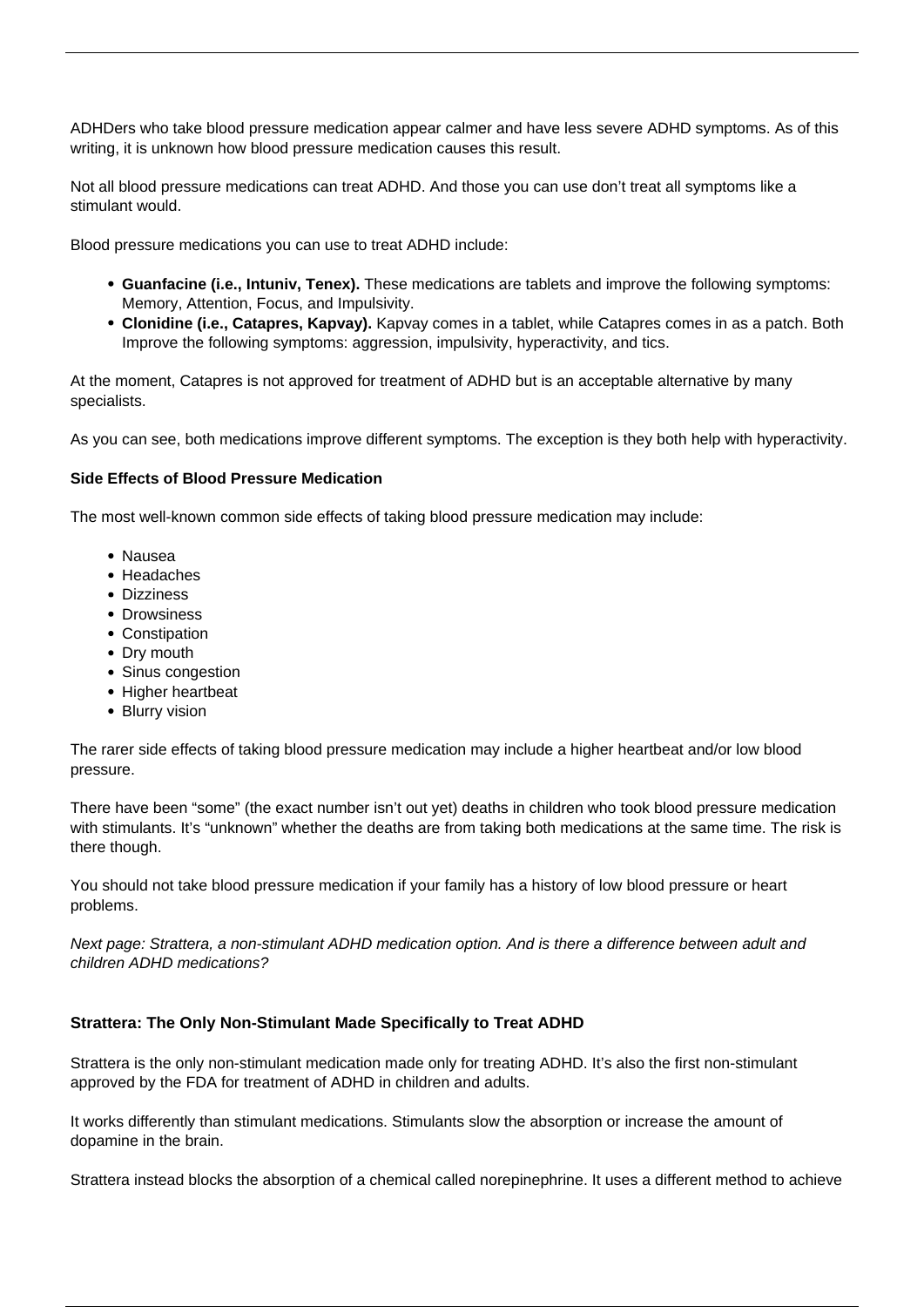the same results as stimulant medication.

While the effects of stimulants can be felt the day you take them, it takes Strattera two to four weeks to start working. Once it does, you should notice an increase in concentration along with a decrease in hyperactivity and impulsivity.

Other benefits of Strattera include:

- **24-hour symptom control.** The most potent stimulants (as shown above) last up to 12 hours. Since Strattera last 24 hours, you don't have to worry about planning your evenings based on when your medication will wear off.
- **No potential for abuse or addiction.** There is no boost of dopamine in the brain, Strattera cannot be abused to provide any pleasure. (As I said earlier, dopamine is a brain chemical that makes you feel happy.)
- **No increase in tics.** Strattera doesn't boost dopamine, and it won't give you more motor or vocal tics. If you're an ADHDer with Tourette's, this is likely your best option.
- **Helps treat ADHD, depression, and anxiety all at once. A recent study, published in the National Institutes of Health, showed Strattera reduced depression, anxiety and ADHD at the same time. This means you can take one medication to treat all three of these conditions if you have them.**

#### **Side Effects of Strattera**

For all the good Strattera does, it has the most side effects out of all your options. Reported common side effects of Strattera include:

- Stomach pain
- Increased irritability
- Anxiety
- Constipation
- Decreased appetite
- Lower libido (Erectile dysfunction, loss of interest in sex, and trouble achieving orgasm)
- Diarrhea
- Dizziness
- Dry mouth
- Sweating
- Headaches
- Insomnia
- Nausea
- Restlessness
- Fatigue
- Blurry vision, double vision, and enlarged pupils
- Vomiting
- Weight loss
- Increased menstrual cramps

The rare side effects of using Strattera may include trouble urinating, high or irregular heartbeat, fainting, numbness or tingling, or thoughts of suicide.

Don't take Strattera if you have high blood pressure, liver disease and/or a history of depression.

#### **Is There a Difference Between ADHD Medications for Adults vs Children?**

No. An adult may need a higher dosage than a child, though not always.

Most studies for ADHD medication are done in children. But medication works regardless of your age in most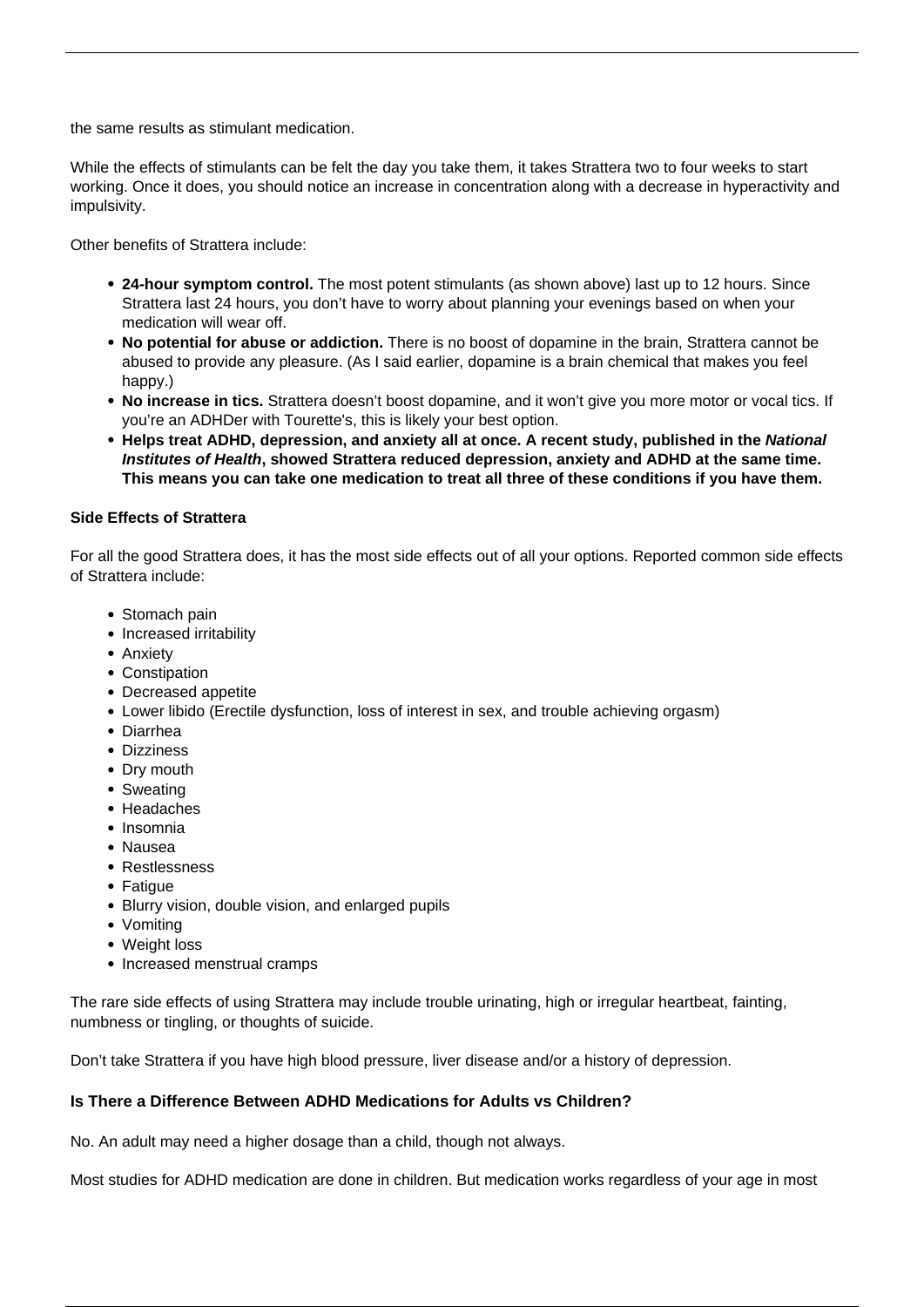cases. An exception would be with side effects, such as Strattera's potential to cause menstrual cramps in women, and erectile dysfunction in men.

An adult may need a higher dosage than a child, though not always. One thing we don't know is how ADHD medication affects the brain long-term.

For this reason, it's presumably safer to take ADHD medications as an adult than as a child. Children's developing brains are more vulnerable than a matured adult brain.

Next page: Are ADHD medications safe? And how to treat ADHD without medication.

## **Are ADHD Medications Safe?**

Generally taking ADHD medications are safe, but there are four things to keep in mind about them:

- 1. They come with side effects, of which you are likely to experience a few.
- 2. ADHD medications are not always guaranteed to work.
- 3. They can harm you if you don't take them correctly.
- 4. When they do work, they are considered the most effective treatment method.

It's important to know that the benefit of taking ADHD medication outweighs the risk for most people.

#### **How to Treat ADHD Without Medication**

There's nothing wrong with taking medication to treat ADHD. All it does is increase the amount of chemicals (neurotransmitters) you need in your brain. Everyone relies on these same chemicals to function every day.

As for me, I think medication is a band-aid. I prefer to solve my own problems rather than rely on medication. If you feel the same way, you will enjoy reading this section.

Even if you want to take ADHD medication, you should still read what's below. ADHD medication alone is not the correct way to treat ADHD.

#### **1. Be Active Outside for at Least 20 Minutes Every Day**

A study, published in Wiley Online Library, showed ADHDers who go out in nature for at least 20 minutes every day had reduced ADHD symptoms.

It has something to do with the fact that humans originated from nature, which is where we feel most comfortable. Especially as children.

Besides burning calories and keeping your body fit, exercise causes your brain to release endorphins. These make you feel good.

So if you don't want to go outside, at least exercise. It will help you become healthier, which is something ADHD medication can't do.

#### **2. Therapy**

Therapy is the most common way to treat ADHD with or without medication. Medication doesn't teach skills and coping mechanisms. Therapy does.

Children and adults with ADHD can both benefit from behavioral therapy. As someone who was an ADHD child, I can honestly say raising an ADHD child is a different challenge than what you expect. If both parents aren't in the